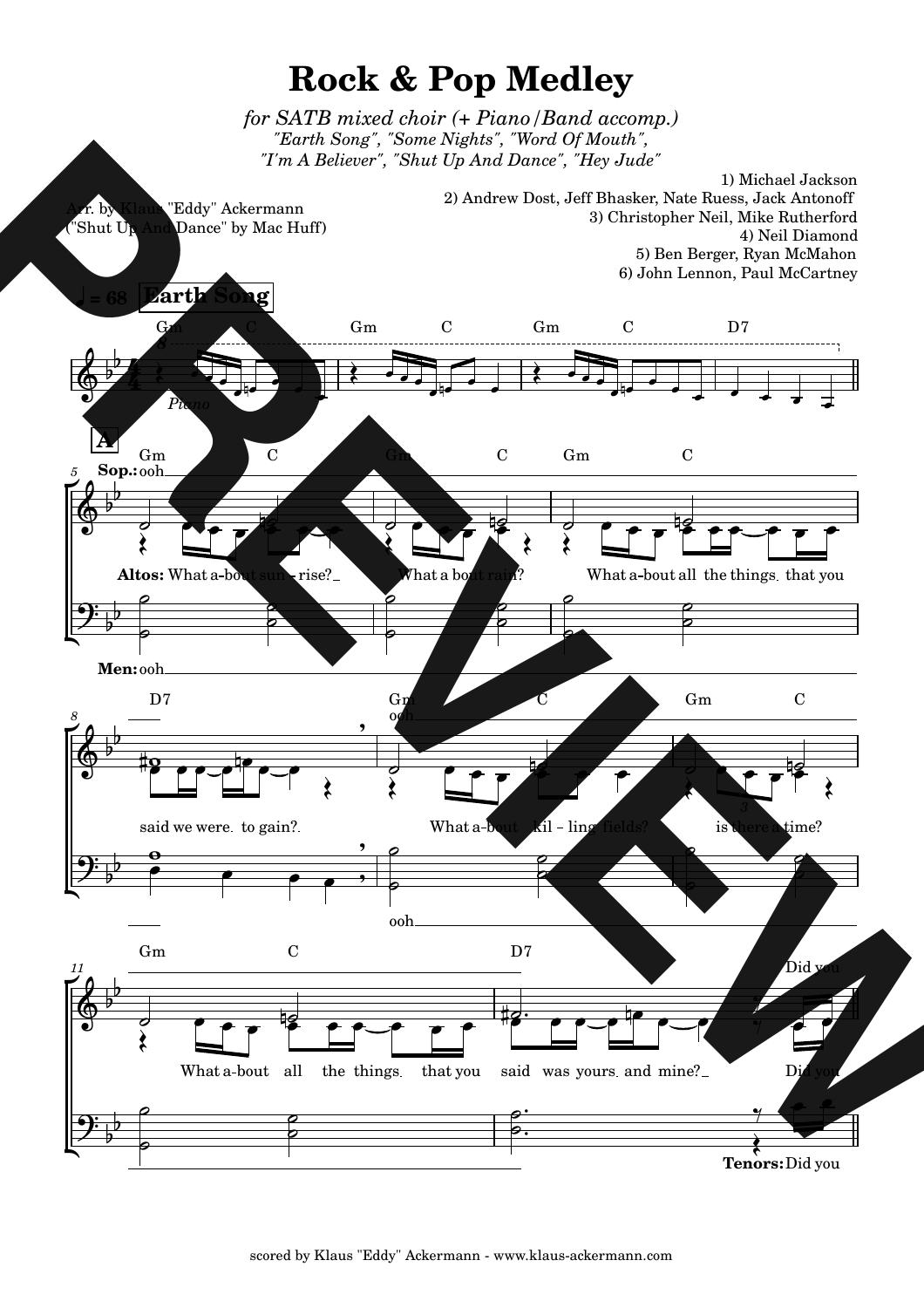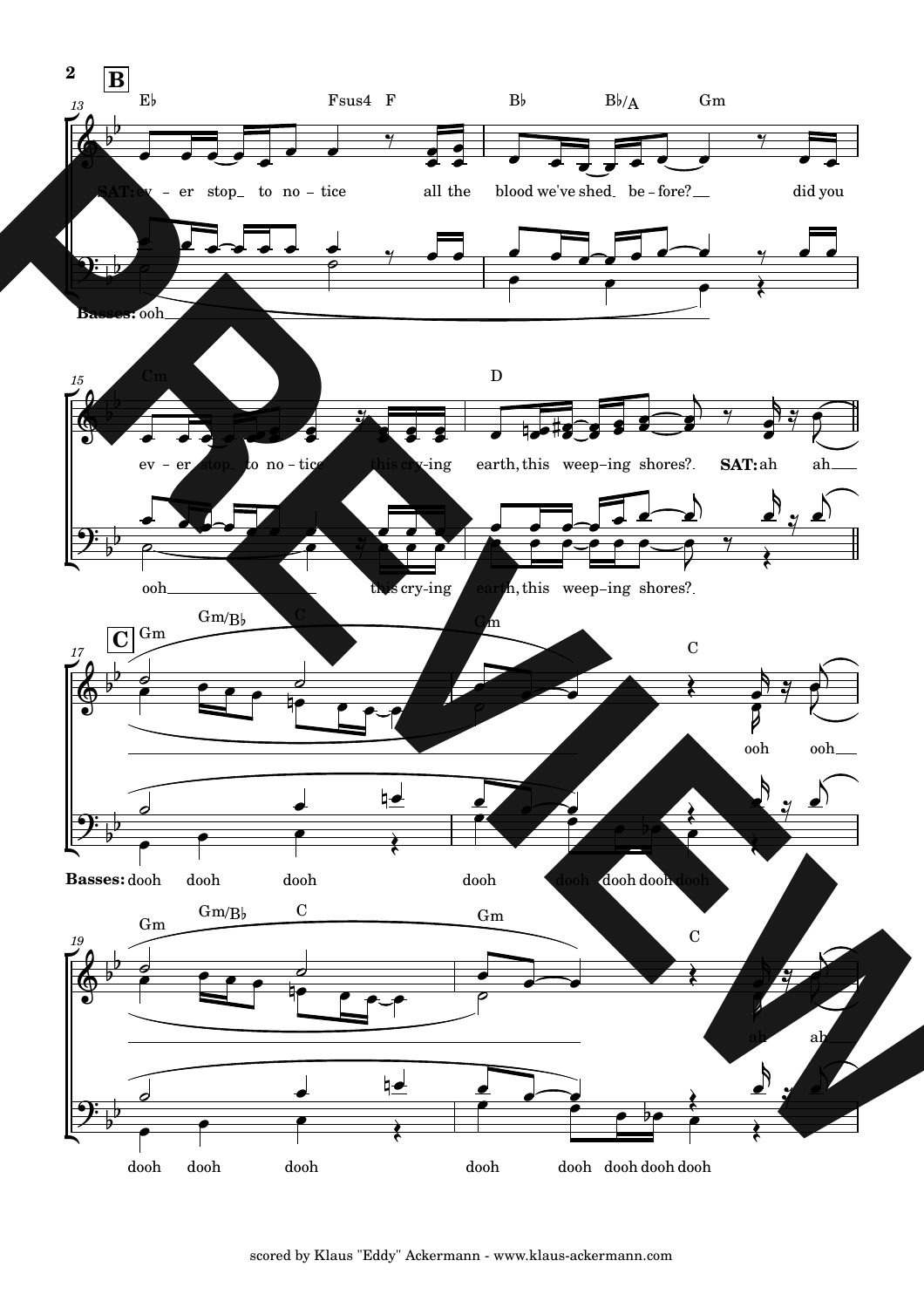

scored by Klaus "Eddy" Ackermann - www.klaus-ackermann.com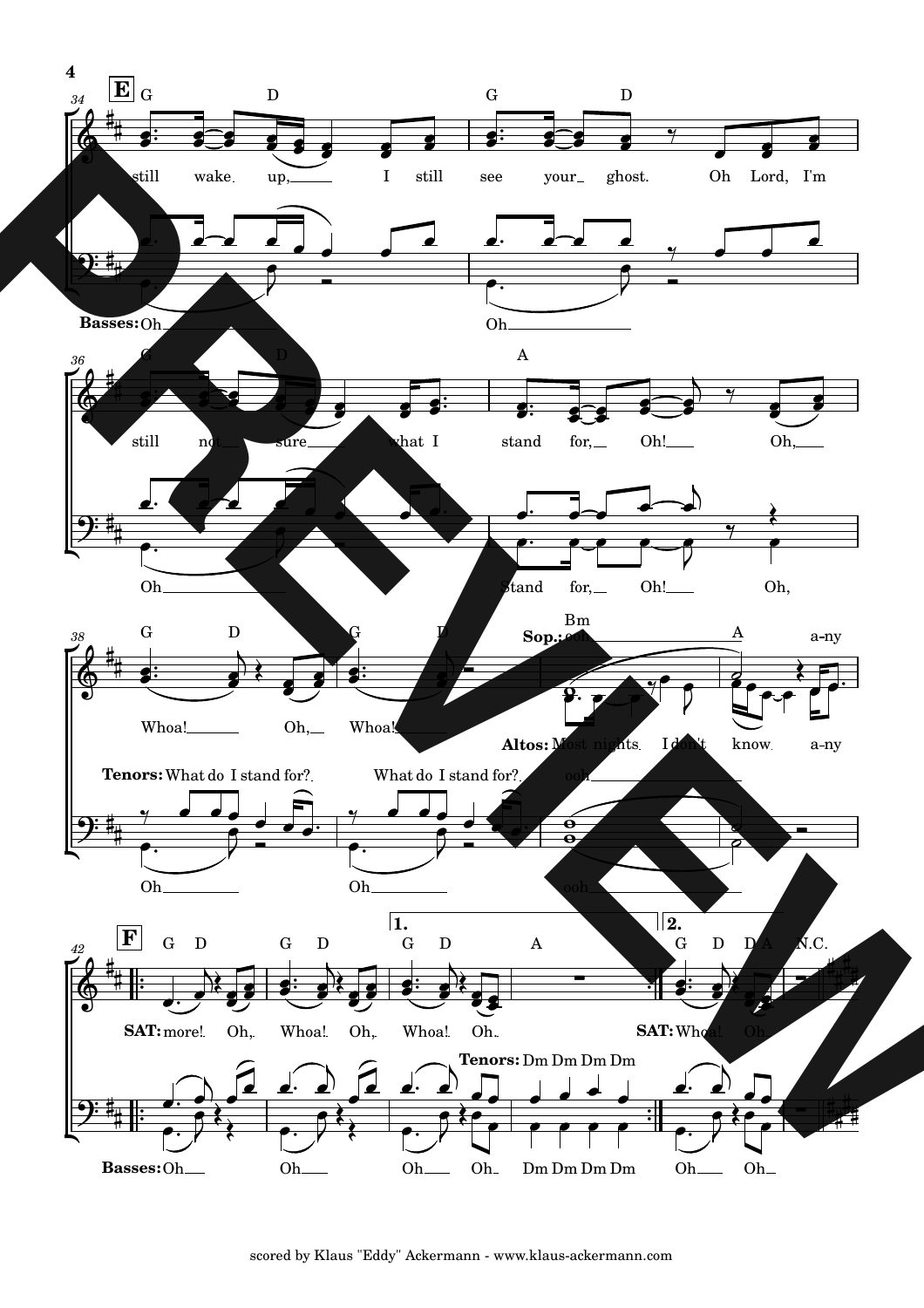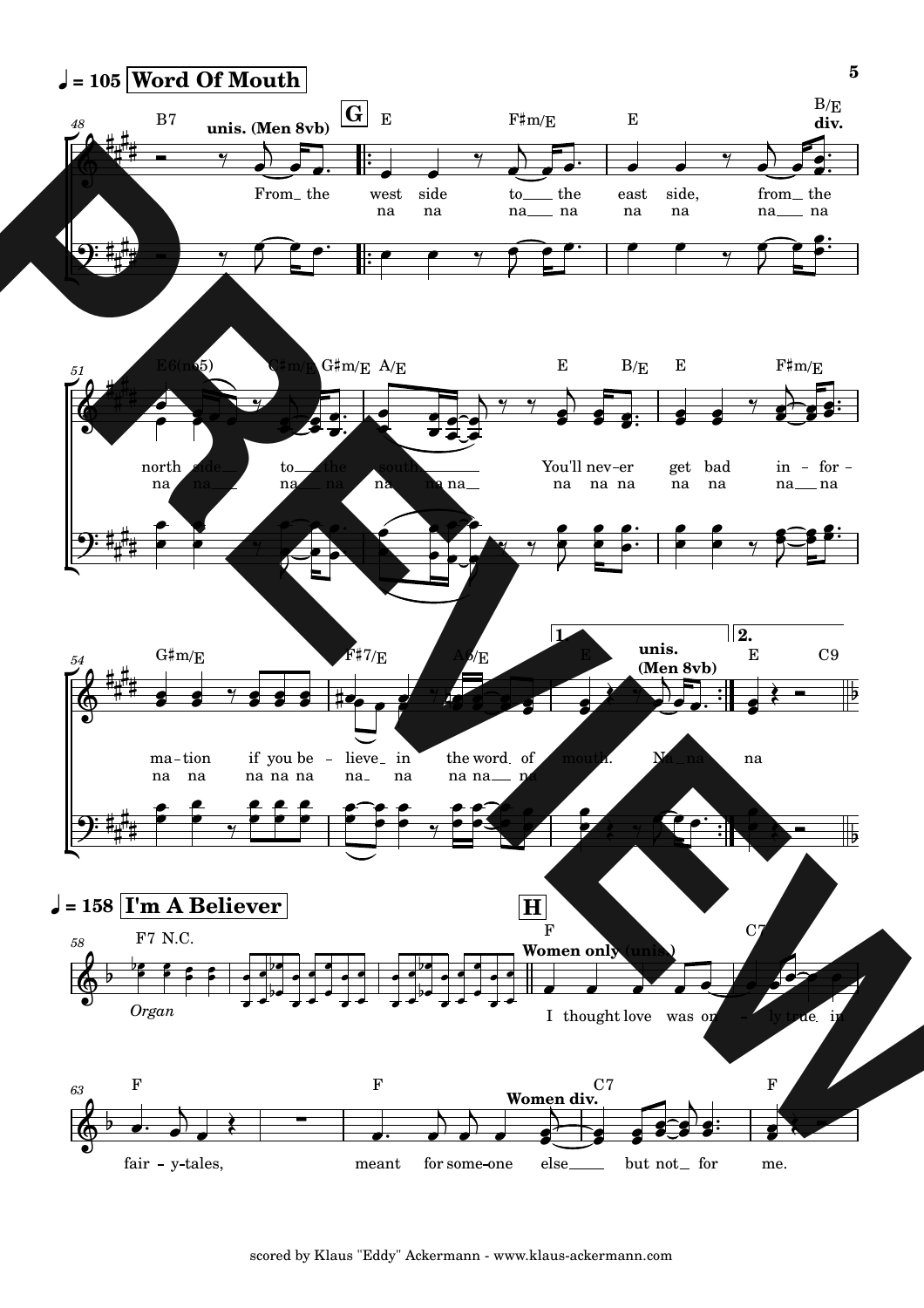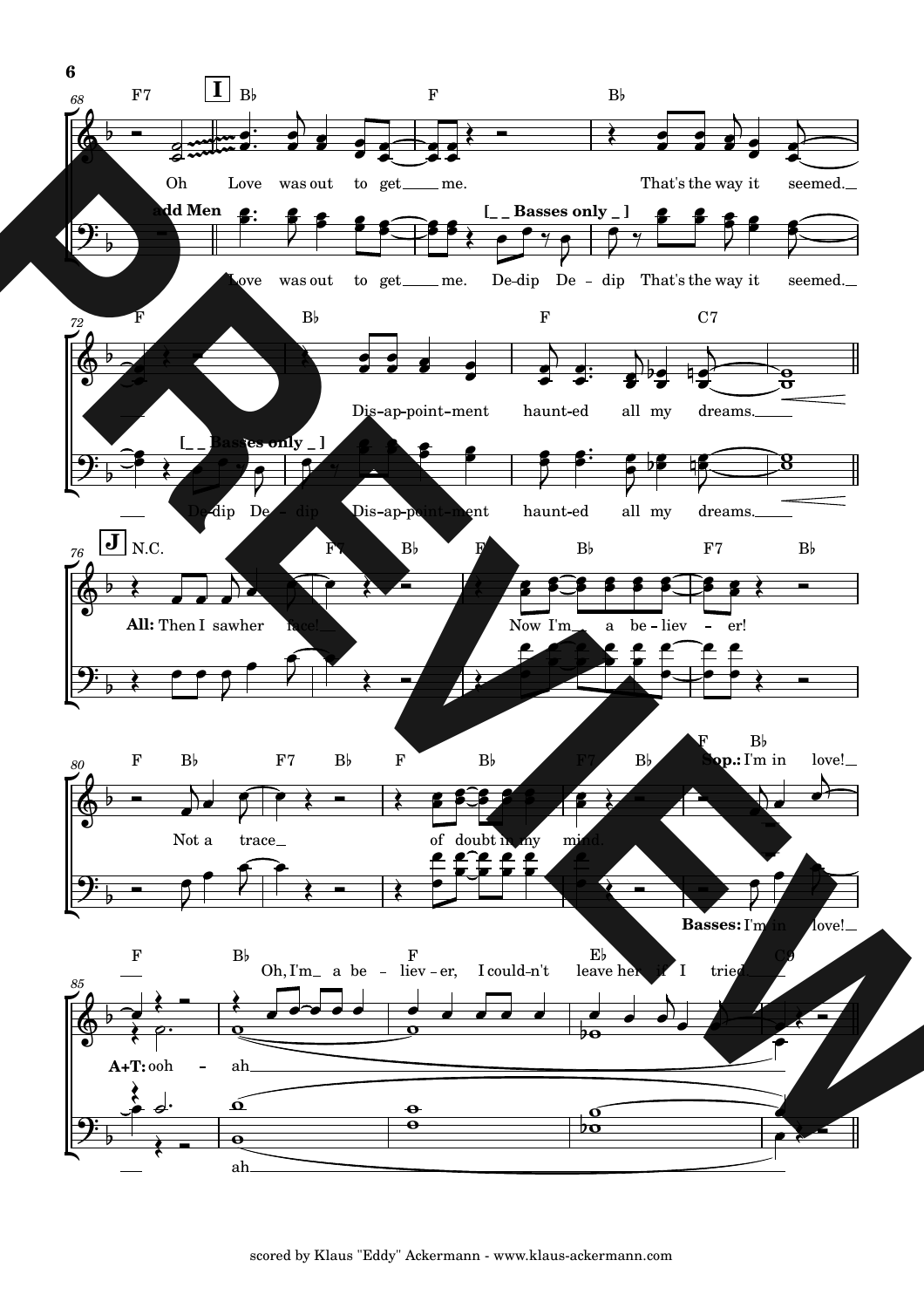